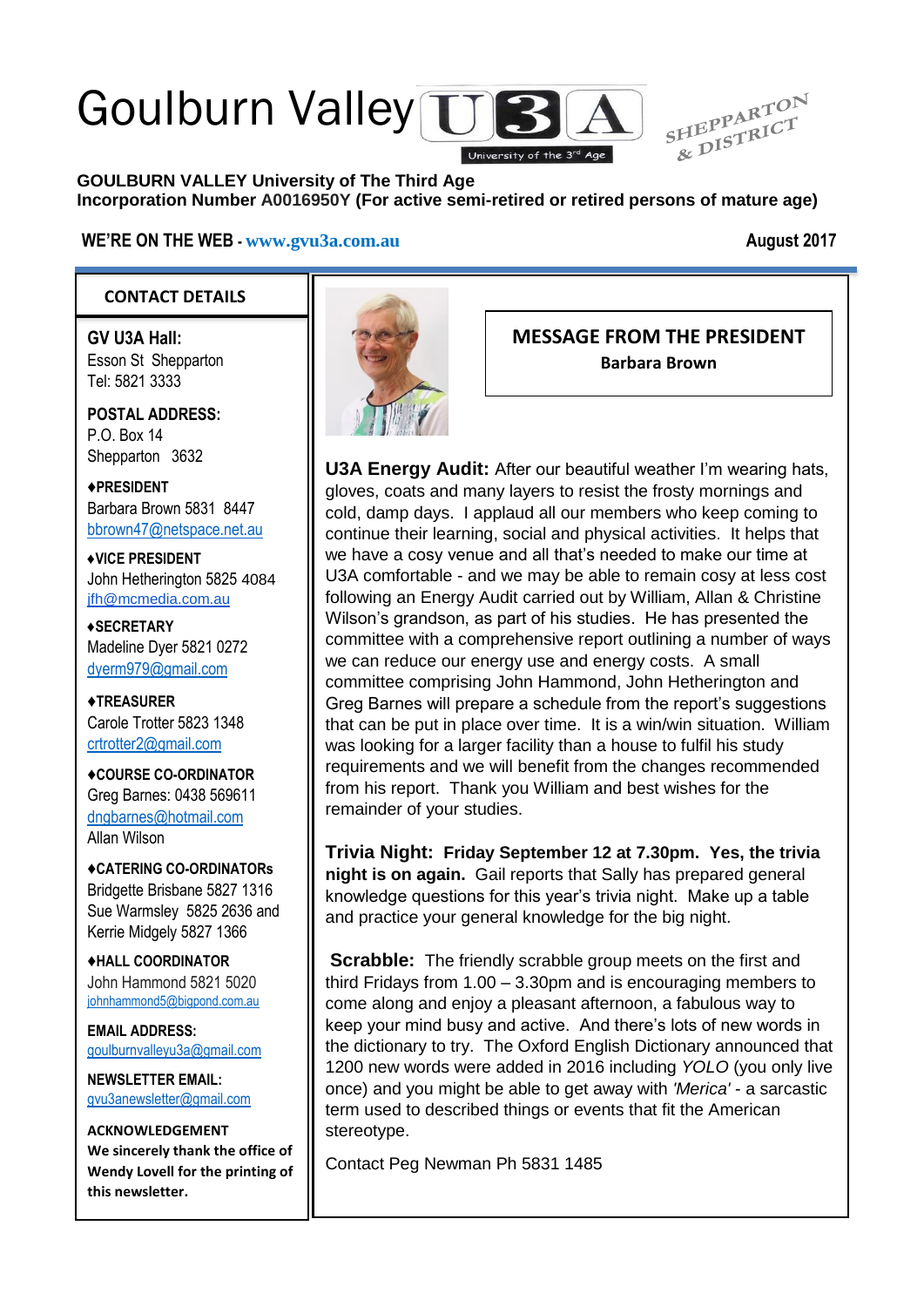#### **President's Message Continued**

**Latrobe Lectures:** Sue Naylor, Head of Latrobe Shepparton Campus has sought to gain access to Latrobe Lectures for U3A Members and is getting closer. Many lectures are online from places other than Shepparton and are not available to U3A members. However, she is looking to provide a list of local lectures that interested members could attend. Long –term members will remember that this service was available in past years. Greg Barnes will liaise with Sue and provide you information as it comes to hand.

**Reminders: -** Turn lights and heaters off before the last person leaves.

- Monday afternoon set-up of urns for August 1 Social morning.

**Tuesday August 1 Social Morning:** The topic for this meeting will be poker machines and gambling and their impact on communities. The Speaker will be Rebecca Lorains CEO, Primary Care Connect.

**Tuesday September 5 Social Morning:** The Speaker will be Stephen Merrylees speaking about Powers of Attorney and Wills. Our Secretary Madeline has put out booklets about this subject recently received at U3A. Please pick up copies when you come in and if they run out more can be ordered.

# **INDUSTRY TOUR**

The next event will be a tour of **SHEPPARTON WATER WORKS, WELSFORD ST SHEPPARTON** on Thursday September 28. It is for 20 people, commencing 10am and lasting for approx 1½ hours.

Please wear warm clothing including closed shoes. There will be some stair climbing involved, but there will be an alternative activity for non-climbers. The tour is free. We can travel in our own cars, but car sharing is recommended to reduce the number of parking places needed.

I will be at the Hall at the August social morning to answer questions and will bring an attendance list then to leave in the foyer. John Hetherington 0419 319 339 jfh@mcmedia.com.au



#### **BIRD WATCHING**

Our August 16 outing will be to the Wyuna River Reserve on the Goulburn River. This is a new venue for our group and is a full day outing so please bring your lunch chair etc. Please meet at the U3A hall at 9am or at the Undera public toilets at 9.30. We should see a mixture of resident, winter and early summer species. Please contact Don Roberts 5825 2404, 0448 889 224 or Marg Clarke 0429 350 875.

White-necked Heron seen at Numurkah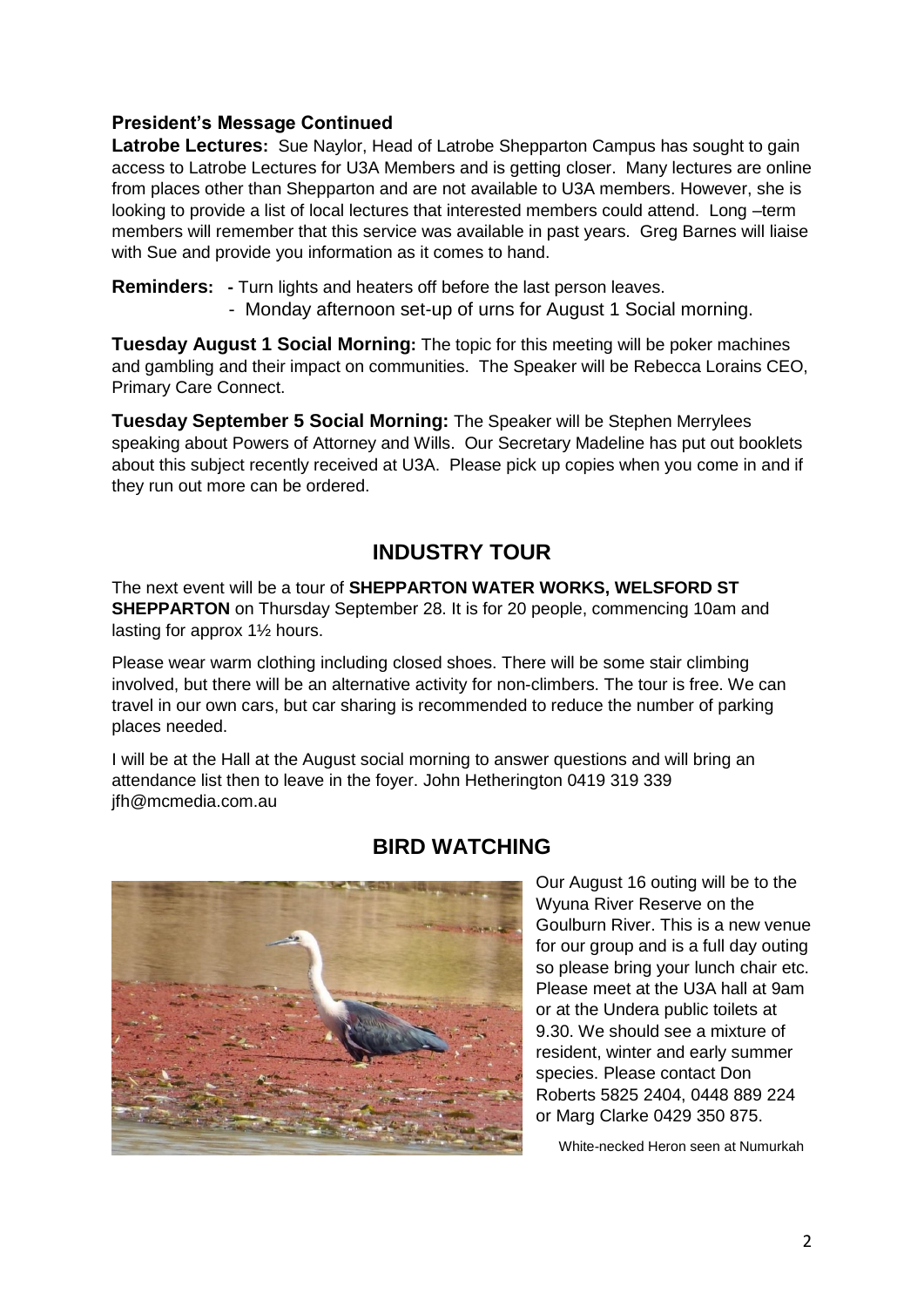## **WRITING4PLEASURE**

Thursday August. 17 1-3.30pm. The stories continue to flow and are never dull. The theme for August is "Hindsight" or "Hands". Will we be up to that challenge? Come to the meeting and find out.

Inquiries to Mary Heneghan on 58316997 or Joan Giuliani on 58312232 (joanig@bigpond.com) while Mary is overseas till September.

# **STRENGTH and BALANCE**

Strength and Balance classes are held Mondays at 9.00am in the U3A hall and are going from strength to strength. We are very happy to have 5 men join the class and they are working hard at improving their balance and well and truly keeping up with the ladies.

Fitness is for everyone and research suggests that people are more likely to continue exercise if it is in a group. On Monday August 14 I welcome newcomers to a "come and try" session. A reasonable level of fitness is required and wear good walking shoes or runners. It is not all about puff and sweat. We laugh a lot, go out for lunch occasionally and try hard to keep good health in a fun environment.

If you are interested and not sure if it will be suitable for you please give me a ring on 58217653. Leave a message and I will get back to you as soon as I return from holidays.

Lyn Davidson

# **HISTORICAL STUDIES**

The next talk will be on August 14 at 10am when Greg Barnes will present the second paper on "**The History of Religion and Science**" All welcome. Contact John Lawry 5823 1704 or jrlawry@bigpond.com

# **SOCRATES CAFÉ**

The next meeting will be on August 28 at 10am when the topic for discussion is "**Safeguarding the environment**. Caring for the world in which we live is an indispensable priority." All welcome. Contact John Lawry 58231704 or [jrlawry@bigpond.com](mailto:jrlawry@bigpond.com)

#### **BRIDGE**

**Bridge Scoring Made Easier:** Bridge scoring equipment was purchased by the Shepparton Bridge club earlier this year. The equipment purchase was made possible by a City of Greater Shepparton Community Matching Grant. Under the grant scheme 50% of the cost (\$1103) was provided by the bridge club and 50% by the Council through the Community Matching Grant. With the help of Carole Trotter the grant was auspiced by U3A. The grant is only possible if an incorporated body like U3A auspice the purchase. The scoring equipment is now in use 3 times a week when U3A members play bridge. Scoring at the end of the bridge session is both more accurate and timely compared with manual scoring.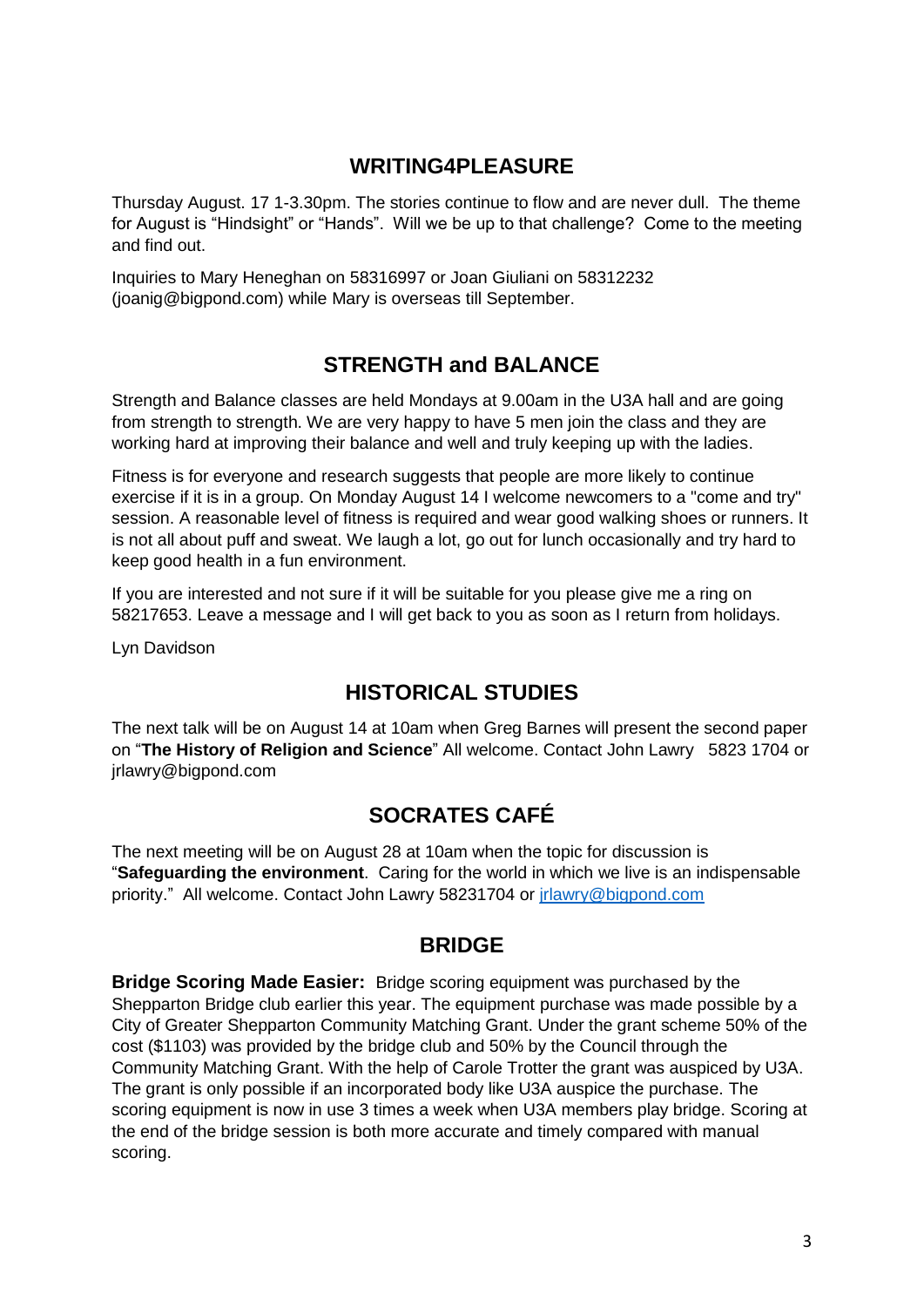## **DANCE AND LEARN**

Our accredited dance Instructor, Linda, has been teaching U3A members on Tuesday mornings for a few months now. Although it has been an early time slot, Linda has been able to get each of us warmed up and familiar with several dances, resulting in some of us even attending local dances despite our limited repertoire.

To date our numbers have been small, the main reason being that 8.45am is just too early for some. Members have expressed interest in learning if a later time slot that did not clash with other U3A activities could be arranged. Linda has responded by making the decision to return to teaching on a regular basis. Therefore, the following has been suggested:

Commencing in September, we would like to start a regular "tea dance" concept - 5pm - 8pm each Friday. The idea is to teach for the first segment of that period then continue in a true social dance format with a light tea for a break around 6.30pm - each participant is invited to bring a small plate of finger food to share. Non U3A members will also be approached. The fee for U3A members will be \$5 for three hours, while non-members will pay \$10. If you think this is something in which you may be interested, please let Jan Maude know by telephoning 0428 597 794.

Meanwhile, Linda is keen to continue with our current arrangement - 8.45 - 10am every Tuesday morning (except 1st Tuesday of the month). At the moment this tuition is free so you could come along and check it out.

#### **MONDAY LUNCH CLUB**

You are welcome to join the lunch group at 12 noon at the following venues in August. Monday 7th - **RSL Club**, Monday 14th - **Cellar 47**, Monday 21st - **The Last Straw**, Monday 28th - **The Terminus Hotel.** Come along and share a meal and a chat with friends.

#### **ANNUAL TRIVIA NIGHT**

We are holding our annual trivia night at the hall on **Friday September 15**. The doors will open at 7pm. The questions will start at 7.30pm. The evening will be finished by 10 pm. Please come along and have some fun. Cost is \$10 per person payable on the night. There will be 6 rounds of 10 questions with a few fun activities between rounds. You can enter as a team from one of our U3A groups. You can enter as an individual and join other people to make up a team. You can bring along family members and friends.

A light supper of sandwiches and slices will be provided. Tea and coffee will be available throughout the night. You are welcome to bring along something to drink, a glass and a bottle opener. If you would like to bring a plate of nibbles to share with the people on your table you are most welcome to do so. We look forward to seeing you there.

Please write your name on the sheet on the folding doors at the hall so we know how many people to cater for. Ring Gail Jellif on 5821 1315 if you have any questions.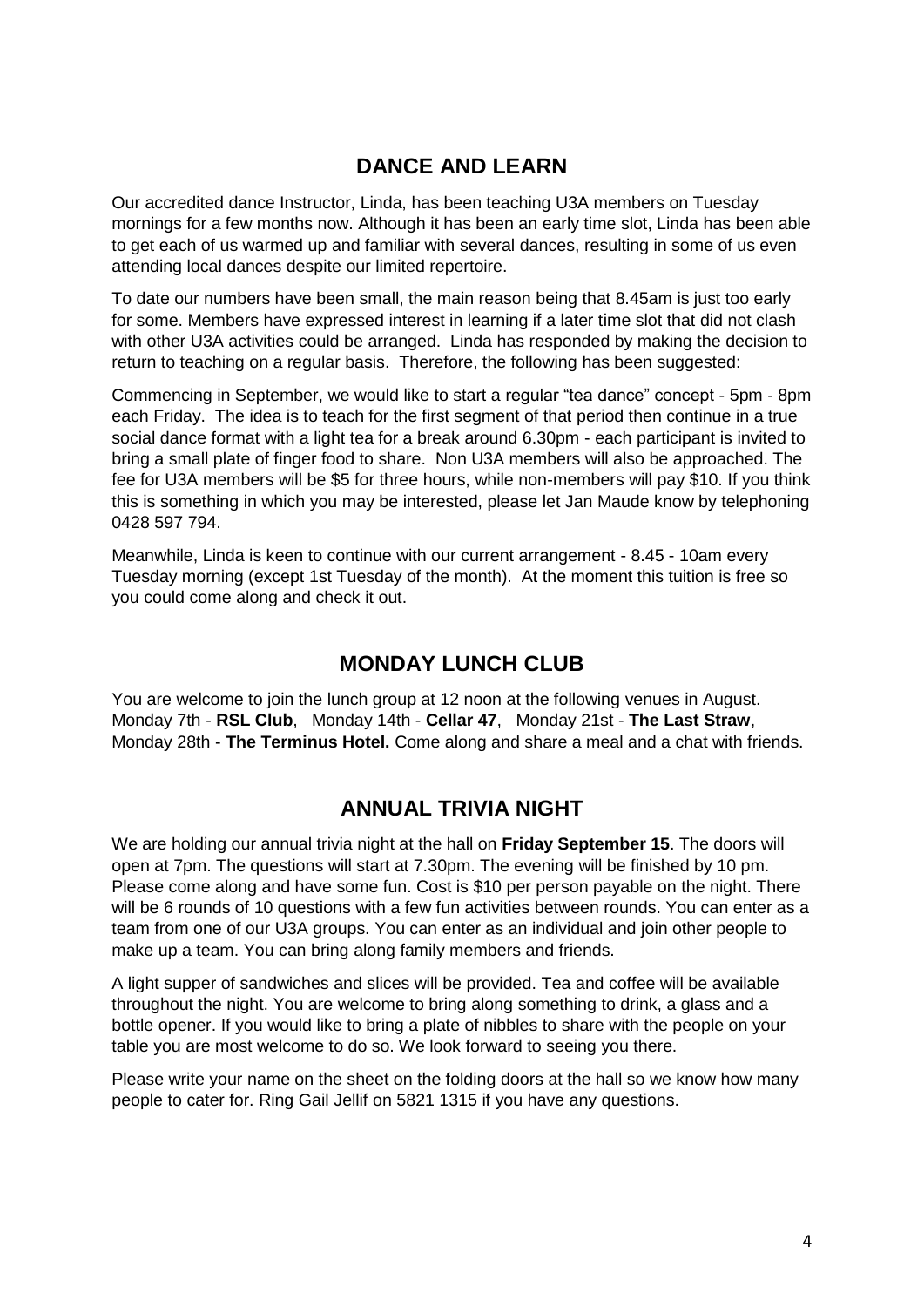# **OPERA APPRECIATION GROUP**

On Sunday August 13 we will be travelling to Wangaratta Cinema to view the Opera **Der Rosenkavalier** filmed live in HD at the Met in New York earlier this year. American soprano Renée Fleming sings the role of the Marschallin in this rich romantic masterpiece by Richard Strauss.

This is the final opera for the 2016-2017 season. Departure from Shepparton will be around 11 am depending on what time the cinema shows it. Please let us know if you wish to come so we can be sure there is enough transport for everyone. Bring your own lunch as usual to eat in the park before the film. Coffee is available at the cinema. Allan and Christine Wilson 5822 1474



### **WALK AND TALK**

On Wednesday August 9 our walk will be among the wattles in the Reef Hills State Park not far out of Benalla. Please meet at the U3A car park at 8.45 for a 9am start in shared transport. Bring your own morning tea and lunch. We will probably move nearer to the Rose Garden in Benalla at lunch time so you might wish to buy coffee at the Gallery. As usual, wear shoes and clothing suitable for dirt tracks and variable weather.

Our July walk was enjoyed by an enthusiastic group and we were pleased to have Marg Clark help us identify the birds we saw at Kinnairds and then at the lake by the main road at lunch time where we watched many water birds including a pelican sent there to amuse us (it seemed). Jan Maude caught the wing stretching (photo next page) and Marg Clark captured 2 walkers at Kinnairds. New people are always welcome to join us on



our "walk and talks". Christine Wilson Ph. 5822 1474 Mob. 0428 399 648

#### **ENJOYING LITERATURE**

Our Enjoying Literature Group meet again on July 24th to complete our viewing of The Merchant of Venice.

Our dates for the next few months are Monday August 28th, September 25th and October 23rd at 2pm. Topics for these dates are not confirmed as yet but following our discussion of The Merchant of Venice we will investigate another genre of literature. An interesting question that has arisen is "What is Good Literature"? We are endeavouring to answer that question! Members are encouraged to bring along a short piece of what they consider to be good writing to each meeting. We are more than happy to welcome new members. Helen West 0411 457 462, 5821 4802